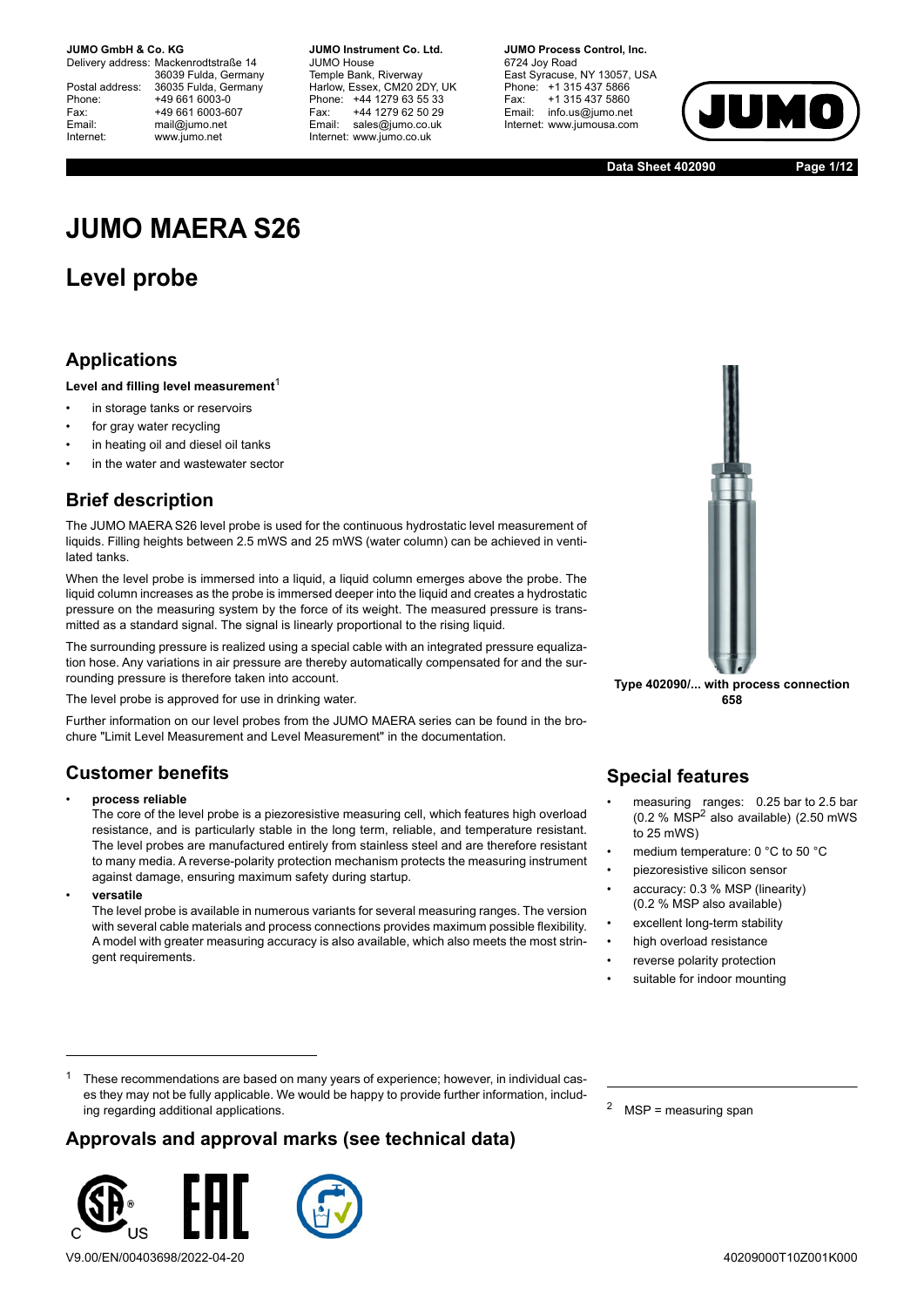36039 Fulda, Germany Postal address: 36035 Fulda, Germany Phone: +49 661 6003-0<br>
Fax: +49 661 6003-6<br>
Email: mail@jumo.net Internet: www.jumo.net

Delivery address: Mackenrodtstraße 14 +49 661 6003-607 mail@jumo.net

**JUMO Instrument Co. Ltd.** JUMO House Temple Bank, Riverway Harlow, Essex, CM20 2DY, UK Phone: +44 1279 63 55 33 Fax: +44 1279 62 50 29 Email: sales@jumo.co.uk Internet: www.jumo.co.uk

**JUMO Process Control, Inc.** 6724 Joy Road East Syracuse, NY 13057, USA Phone: +1 315 437 5866 Fax: +1 315 437 5860 Email: info.us@jumo.net Internet: www.jumousa.com



**Data Sheet 402090 Page 2/12**

## **Technical data**

### **General Information**

| Reference conditions    | DIN 16086 and DIN EN 60770                                     |
|-------------------------|----------------------------------------------------------------|
| Measuring principle     | Piezoresistive sensor with stainless steel separating membrane |
| Pressure transfer means | Synthetic oil                                                  |
| Admissible load changes | $\approx$ 10 million, 0 to 100 % measuring range               |
| Mounting position       | Vertical/hanging from the cable                                |

### **Measuring range and accuracy**

| Measuring range                 | Linearity <sup>a</sup> | Accuracy at |                                   | Long-term              | Overload | <b>Burst</b> |
|---------------------------------|------------------------|-------------|-----------------------------------|------------------------|----------|--------------|
|                                 |                        | 20 °C       | 0 to 50 $^{\circ}$ C <sup>d</sup> | stability <sup>b</sup> | capacity | pressure     |
| bar                             | $%$ MSP <sup>e</sup>   | % MSP       | % MSP                             | % MSP<br>per year      | bar      | bar          |
| 0 to 0.25 bar relative pressure | 0.3                    | 0.5         | 1.6                               | $\leq 0.3$             | 0.75     |              |
| 0 to 0.4 bar relative pressure  | 0.3                    | 0.5         | 1.6                               |                        | 1.2      | 1.6          |
| 0 to 0.6 bar relative pressure  | $0.3/0.2$ <sup>f</sup> | 0.5         | 1.3                               |                        | 1.8      | 2.4          |
| 0 to 1 bar relative pressure    | $0.3/0.2$ <sup>t</sup> | 0.5         | 1.1                               |                        | 3        | 4            |
| 0 to 1.6 bar relative pressure  | $0.3/0.2$ <sup>t</sup> | 0.5         | 1.1                               |                        | 4.8      | 6,4          |
| 0 to 2.5 bar relative pressure  | $0.3/0.2^{f}$          | 0.5         | 1.1                               |                        | 7.5      | 10           |
| 0 to 4 bar relative pressure    | 0.2                    | 0.3         | 0.8                               |                        | 12       | 16           |
| 0 to 6 bar relative pressure    | 0.2                    | 0.3         | 0.8                               |                        | 18       | 24           |
| 0 to 10 bar relative pressure   | 0.2                    | 0.3         | 0.8                               |                        | 30       | 40           |

 $\frac{a}{b}$  Linearity according to limit point setting<br>  $\frac{b}{c}$  Reference conditions FN 61298-1

Reference conditions EN 61298-1

<sup>c</sup> Includes: linearity, hysteresis, repeatability, deviation from measuring range start (offset), and measuring range end

<sup>d</sup> Includes: linearity, hysteresis, repeatability, deviation from measuring range start (offset) and measuring range end, thermal influences on measuring range start (offset), and measuring span

<sup>e</sup> MSP = measuring span

<sup>f</sup> for basic type 023 with improved accuracy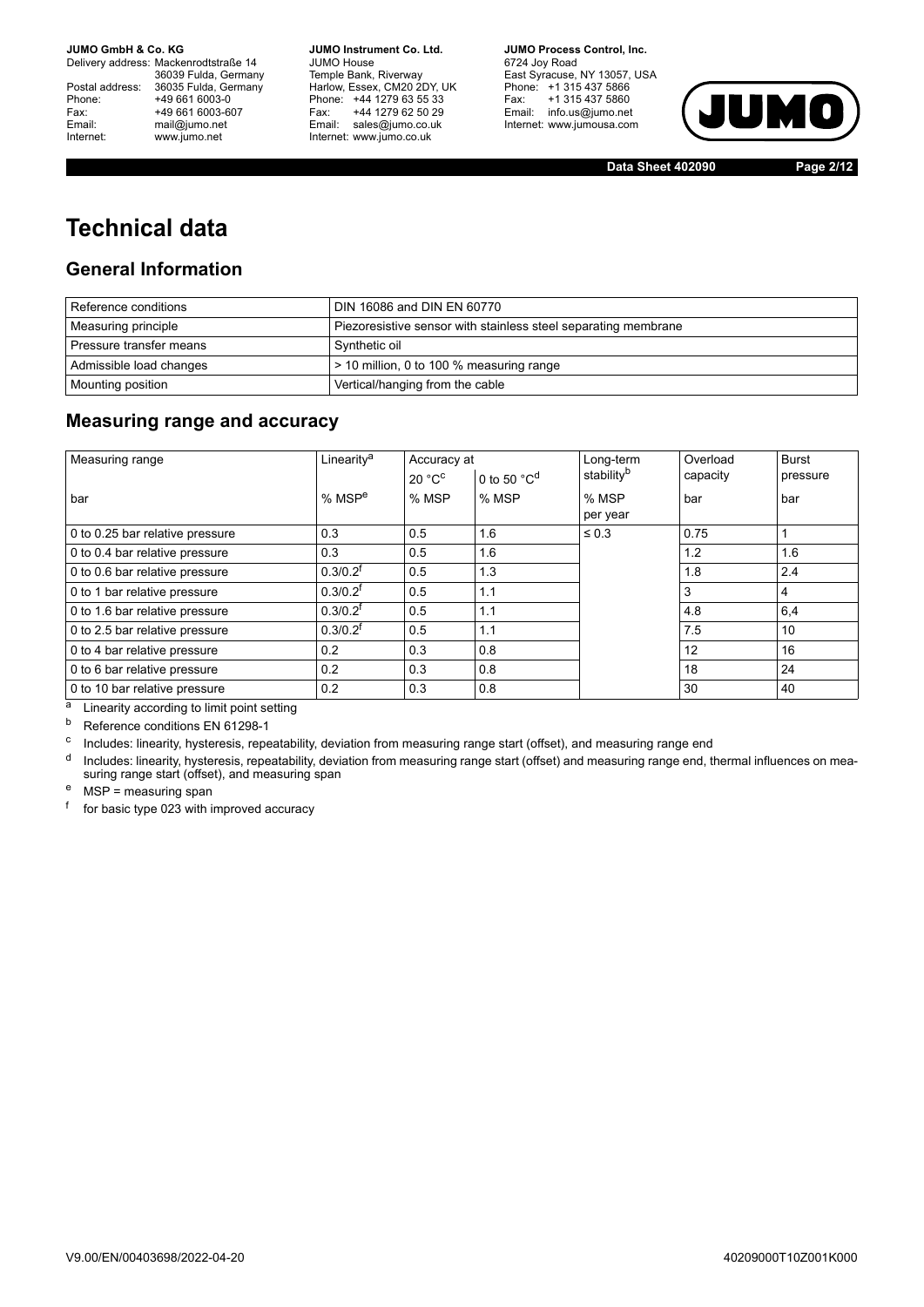Delivery address: Mackenrodtstraße 14 36039 Fulda, Germany Postal address: 36035 Fulda, Germany Phone: +49 661 6003-0<br>
Fax: +49 661 6003-6<br>
Email: mail@jumo.net +49 661 6003-607 mail@jumo.net Internet: www.jumo.net

**JUMO Instrument Co. Ltd.** JUMO House Temple Bank, Riverway Harlow, Essex, CM20 2DY, UK Phone: +44 1279 63 55 33 Fax: +44 1279 62 50 29 Email: sales@jumo.co.uk Internet: www.jumo.co.uk

**JUMO Process Control, Inc.** 6724 Joy Road East Syracuse, NY 13057, USA Phone: +1 315 437 5866 Fax: +1 315 437 5860

Email: info.us@jumo.net Internet: www.jumousa.com JUM  $\bullet$ 

**Data Sheet 402090 Page 3/12**

### **Output**

| Analog output               |                                                                           |
|-----------------------------|---------------------------------------------------------------------------|
| Current                     |                                                                           |
| Output 402                  | 0 to 20 mA, three-wire                                                    |
| Output 405                  | 4 to 20 mA, two-wire                                                      |
| Output 406                  | 4 to 20 mA, three-wire                                                    |
| Voltage                     |                                                                           |
| Output 412                  | DC 0.5 to 4.5 V, three-wire, ratiometric 10 to 90 % of the voltage supply |
| Output 415                  | DC 0 to 10 V, three-wire                                                  |
| Output 418                  | DC 1 to 5 V, three-wire                                                   |
| Output 420                  | DC 1 to 6 V, three-wire                                                   |
| Step response $T_{90}$      | $\leq 10$ ms                                                              |
| Burden                      |                                                                           |
| Current                     |                                                                           |
| 0 to 20 mA, three-wire      | $R_L \le (U_B - 12 V) \div 0.02 A (\Omega)$                               |
| 4 to 20 mA, two-wire        | $R_L \le (U_B - 10 V) \div 0.02 A (\Omega)$                               |
| 4 to 20 mA, three-wire      | $R_1 \leq (U_B - 12 V) \div 0.02 A (\Omega)$                              |
| Voltage                     |                                                                           |
| DC 0.5 to 4.5 V, three-wire | $R_L \ge 50 \text{ k}\Omega$                                              |
| DC 0 to 10 V, three-wire    | $R_1 \ge 10 k\Omega$                                                      |
| DC 1 to 5 V, three-wire     | $R_L \ge 10 k\Omega$                                                      |
| DC 1 to 6 V, three-wire     | $R_L \ge 10 k\Omega$                                                      |

### **Electrical data**

| Voltage Supply U <sub>R</sub> <sup>a</sup> |                                                                                                                                               |
|--------------------------------------------|-----------------------------------------------------------------------------------------------------------------------------------------------|
| 0 mA to 20 mA, three-wire                  | DC 11.5 V to 30 V                                                                                                                             |
| 4 mA to 20 mA, two-wire                    | DC 10 V to 30 V                                                                                                                               |
| 4 mA to 20 mA, three-wire                  | DC 11.5 V to 30 V                                                                                                                             |
| DC 0.5 V to 4.5 V, three-wire              | DC $5V$                                                                                                                                       |
| DC 0 V to 10 V, three-wire                 | DC 11.5 V to 30 V                                                                                                                             |
| DC 1 V to 5 V, three-wire                  | DC 10 V to 30 V                                                                                                                               |
| DC 1 V to 6 V, three-wire                  | DC 10 V to 30 V                                                                                                                               |
| Nominal voltage                            | DC 24 V                                                                                                                                       |
| Reverse voltage protection                 | Yes (except DC 0.5 to 4.5 V, three-wire)                                                                                                      |
| Max. current consumption                   | $\leq$ 25 mA                                                                                                                                  |
| Electrical circuit                         | <b>SELV</b>                                                                                                                                   |
| Requirements                               | The device must be equipped with an electrical circuit that meets the requirements of EN 61010-1<br>with regard to "Limited-energy circuits". |

<sup>a</sup> Residual ripple: The voltage peaks must not exceed or fall below the specified voltage supply values!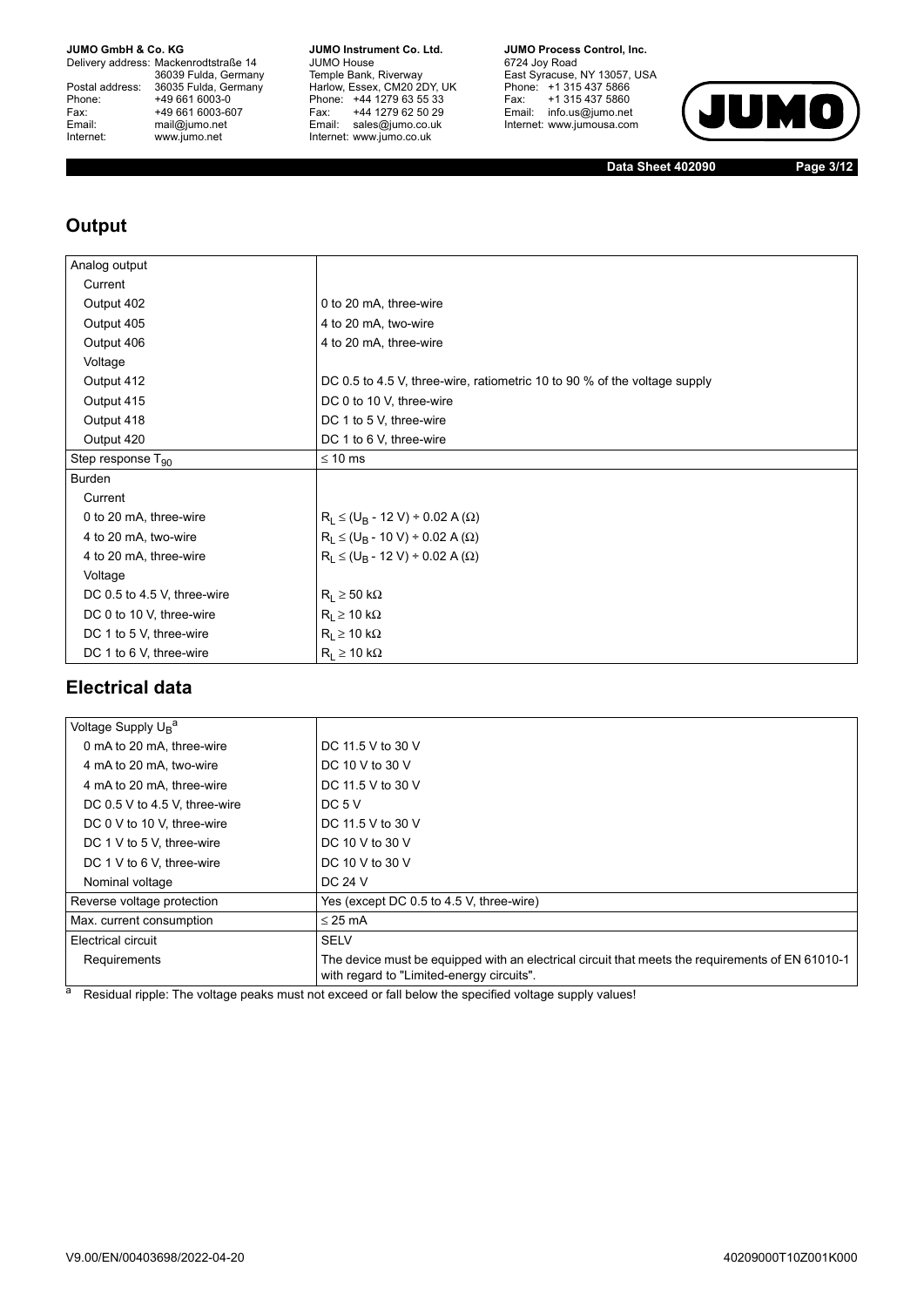Delivery address: Mackenrodtstraße 14 36039 Fulda, Germany Postal address: 36035 Fulda, Germany Phone: +49 661 6003-0<br>
Fax: +49 661 6003-6<br>
Email: mail@jumo.net +49 661 6003-607 mail@jumo.net Internet: www.jumo.net

**JUMO Instrument Co. Ltd.** JUMO House Temple Bank, Riverway Harlow, Essex, CM20 2DY, UK Phone: +44 1279 63 55 33 Fax: +44 1279 62 50 29 Email: sales@jumo.co.uk Internet: www.jumo.co.uk

**JUMO Process Control, Inc.** 6724 Joy Road East Syracuse, NY 13057, USA Phone: +1 315 437 5866 Fax: +1 315 437 5860 Email: info.us@jumo.net Internet: www.jumousa.com



**Data Sheet 402090 Page 4/12**

### **Electrical connection**

6-core, shielded cable with integrated pressure compensation hose, AWG 24 with ferrules

| Outer diameter                 | Approx. 8.4 mm                                                                                                                           |
|--------------------------------|------------------------------------------------------------------------------------------------------------------------------------------|
| Conductor cross section        | $0.25$ mm <sup>2</sup>                                                                                                                   |
| Bending radius                 |                                                                                                                                          |
| Moving                         | $160$ mm                                                                                                                                 |
| Fixed                          | $120 \text{ mm}$                                                                                                                         |
|                                | It is vital to take into account that if the protective hose is kinked or pinched, this will prevent am-<br>bient pressure compensation. |
| Tensile force                  | Up to $400 N$                                                                                                                            |
| Admissible medium temperatures | -20 to $+60$ °C (depending on the medium)                                                                                                |

### **for level probe with EPR cable (electrical connection 26)**

2-core cable without pressure compensation with ferrules

| Outer diameter                 | Approx. 8.3 mm          |
|--------------------------------|-------------------------|
| Conductor cross section        | mm <sup>2</sup>         |
| Bending radius                 |                         |
| Moving                         | 40 mm                   |
| Fixed                          | 30 mm                   |
| Tensile force                  | Up to $400 N$           |
| Admissible medium temperatures | -40 to +60 $^{\circ}$ C |

### **Mechanical features**

Ensure the medium durability of the material!

| <b>Materials</b>           |                                                                                                          |
|----------------------------|----------------------------------------------------------------------------------------------------------|
| Process connection         | Stainless steel 316 Ti                                                                                   |
| Measuring membrane         | Stainless steel 316 L                                                                                    |
| Case                       | Stainless steel 316 Ti                                                                                   |
| Sealing cone               | FPM, EPDM                                                                                                |
| Outer sheath               | Basic type: PE (black), PUR (pepple gray), FEP (black)                                                   |
|                            | Basic type with submersible motor cable: EPR (blue)                                                      |
| Pressure compensation hose | <b>PA</b>                                                                                                |
| Weight                     | 200 g (without cable) plus 1500 g for process connection with mounted protective cage (without<br>cable) |
| PE cable                   | Approx. 63 g/m                                                                                           |
| PUR cable                  | Approx. 115 g/m                                                                                          |
| FEP cable                  | Approx. 90 g/m                                                                                           |
| EPR cable                  | Approx. 92 g/m                                                                                           |
| UV resistance              |                                                                                                          |
| PE, PUR cable              | According to VDE 0207, test method EN 60811 part 2-1, section 8                                          |
| FEP cable                  | According to DIN ISO 4892-2                                                                              |
| <b>Diameter</b>            | $25 \text{ mm}$                                                                                          |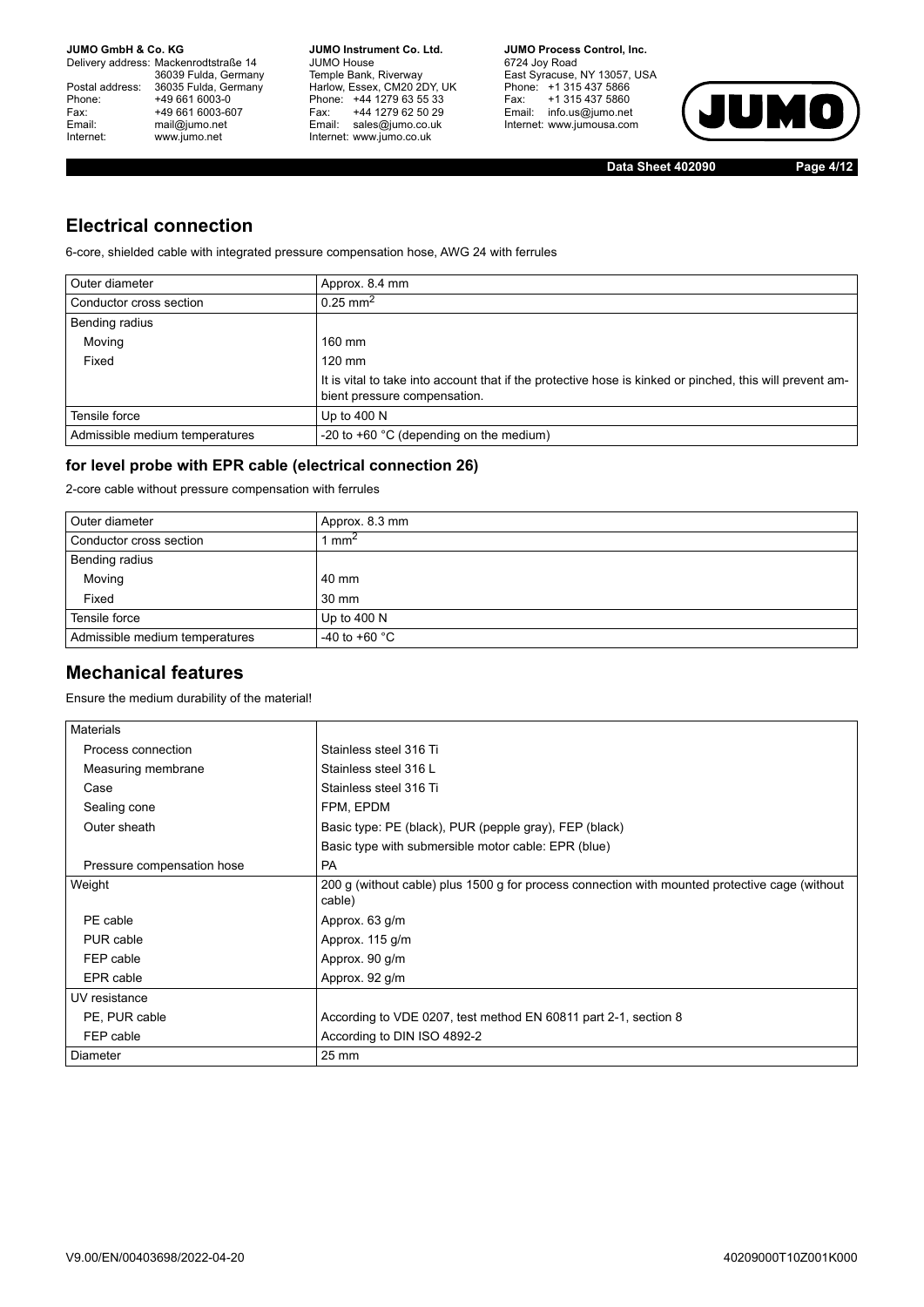Delivery address: Mackenrodtstraße 14 36039 Fulda, Germany Postal address: 36035 Fulda, Germany Phone: +49 661 6003-0<br>
Fax: +49 661 6003-6<br>
Email: mail@jumo.net +49 661 6003-607 mail@jumo.net Internet: www.jumo.net

**JUMO Instrument Co. Ltd.** JUMO House Temple Bank, Riverway Harlow, Essex, CM20 2DY, UK Phone: +44 1279 63 55 33 Fax: +44 1279 62 50 29 Email: sales@jumo.co.uk Internet: www.jumo.co.uk

**JUMO Process Control, Inc.** 6724 Joy Road East Syracuse, NY 13057, USA Phone: +1 315 437 5866 Fax: +1 315 437 5860 Email: info.us@jumo.net Internet: www.jumousa.com



**Data Sheet 402090 Page 5/12**

### **Environmental influences**

| Inadmissible temperatures          |                                                                                                     |
|------------------------------------|-----------------------------------------------------------------------------------------------------|
| Medium, environment                | 0 to 50 $^{\circ}$ C                                                                                |
|                                    | The device must not freeze in the medium!<br>A restriction may be required depending on the medium. |
| Storage                            | -20 to +80 $^{\circ}$ C, dry                                                                        |
| Electromagnetic compatibility (EC) |                                                                                                     |
| Interference emission              | Class B <sup>a</sup> , according to EN 61326-1                                                      |
| Interference immunity              | Industrial requirements, according to EN 61326-2-3                                                  |
| Protection type                    | IP68, according to EN 60529, submersible to 60 m                                                    |

 $a$  The product is suitable for industrial use as well as for households and small businesses.

### **Approvals and approval marks**

| <b>CSA</b>                         |                                                                 |
|------------------------------------|-----------------------------------------------------------------|
| Testing agency                     | CSA Group                                                       |
| Certificates/certification numbers | 70209471                                                        |
| Inspection basis                   | CAN/CSA-C22.2 No. 61010-1-12, UL Std. No. 61010-1 (3rd Edition) |
| Valid for                          | Extra code 067                                                  |
| <b>ACS</b>                         |                                                                 |
| Testing agency                     | Eurofins Expertises Environnementales                           |
| Certificates/certification numbers | 22 ACC NY 044                                                   |
| Inspection basis                   | DGS/SD7A 2002 n° 571                                            |
| Valid for                          | Extra code 881                                                  |
| <b>EAC</b>                         |                                                                 |
| Testing agency                     | «Промтехконтроль»                                               |
| Certificates/certification numbers | EAЭC N RU Д-DE.PA01.B.80830/21                                  |
| Inspection basis                   | TR TS 020/2011                                                  |
| Valid for                          | Type 402090                                                     |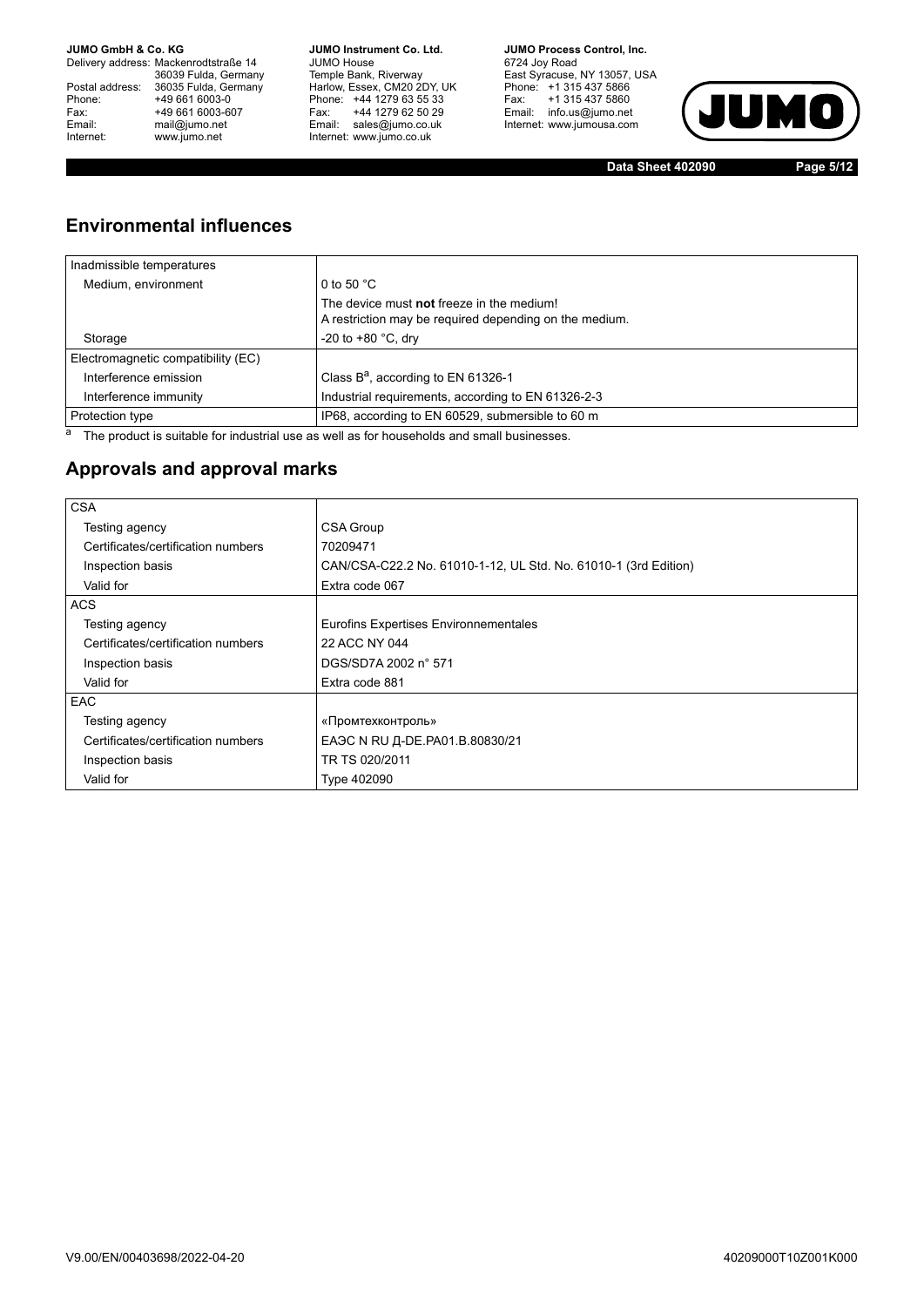Delivery address: Mackenrodtstraße 14 36039 Fulda, Germany Postal address: 36035 Fulda, Germany Postal address: 36035 Fulda, Ge<br>
Phone: +49 661 6003-0<br>
Fax: +49 661 6003-6<br>
Email: mail@jumo.net +49 661 6003-607 mail@jumo.net Internet: www.jumo.net

**JUMO Instrument Co. Ltd.** JUMO House Temple Bank, Riverway Harlow, Essex, CM20 2DY, UK Phone: +44 1279 63 55 33 Fax: +44 1279 62 50 29 Email: sales@jumo.co.uk Internet: www.jumo.co.uk

**JUMO Process Control, Inc.** 6724 Joy Road East Syracuse, NY 13057, USA Phone: +1 315 437 5866 Fax: +1 315 437 5860 Email: info.us@jumo.net Internet: www.jumousa.com



**Data Sheet 402090 Page 6/12**

## **Dimensions**

#### With mounted cage



L Cable length according to customer preference

(a) Protective cage

(b) Perforated metal grid  $\varnothing$  8 mm

The stainless steel version with mounted protective cage is designed for difficult level measurements where sludge, turbulence or currents may be present (e.g. pumping stations, wastewater lifting stations).

The additional weight reduces effects on the output signal with strongly moving media.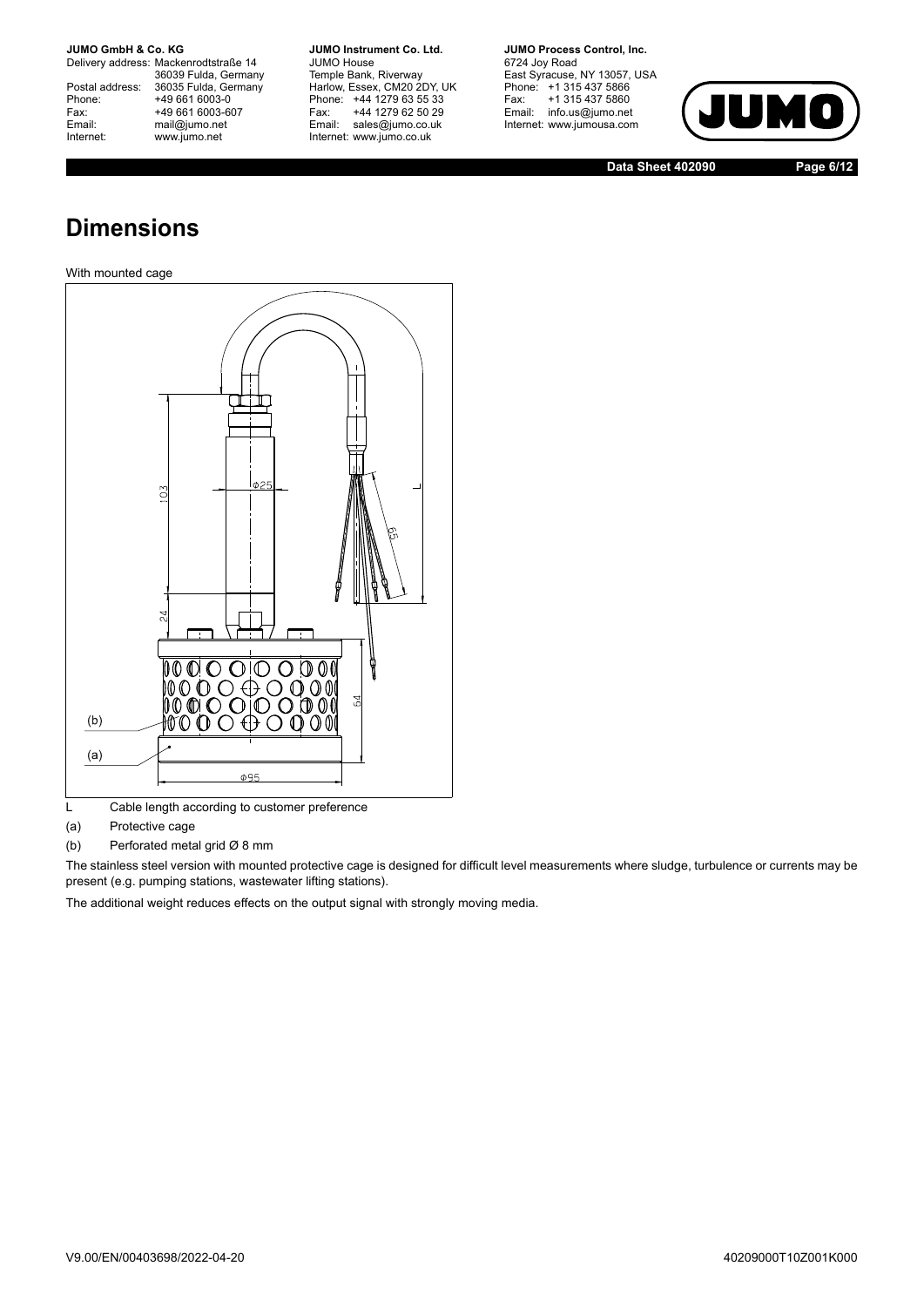Delivery address: Mackenrodtstraße 14 36039 Fulda, Germany Postal address: 36035 Fulda, Germany Postal address: 36035 Fulda, Ge<br>
Phone: +49 661 6003-0<br>
Fax: +49 661 6003-6<br>
Email: mail@jumo.net +49 661 6003-607 mail@jumo.net Internet: www.jumo.net

**JUMO Instrument Co. Ltd.** JUMO House Temple Bank, Riverway Harlow, Essex, CM20 2DY, UK Phone: +44 1279 63 55 33 Fax: +44 1279 62 50 29 Email: sales@jumo.co.uk Internet: www.jumo.co.uk

**JUMO Process Control, Inc.** 6724 Joy Road East Syracuse, NY 13057, USA Phone: +1 315 437 5866 Fax: +1 315 437 5860 Email: info.us@jumo.net Internet: www.jumousa.com



**Data Sheet 402090 Page 7/12**

### **Process connections**





Ø17

(b)

(b) Protective cap

(a) Sensitive membrane L (a) Cable length according to customer preference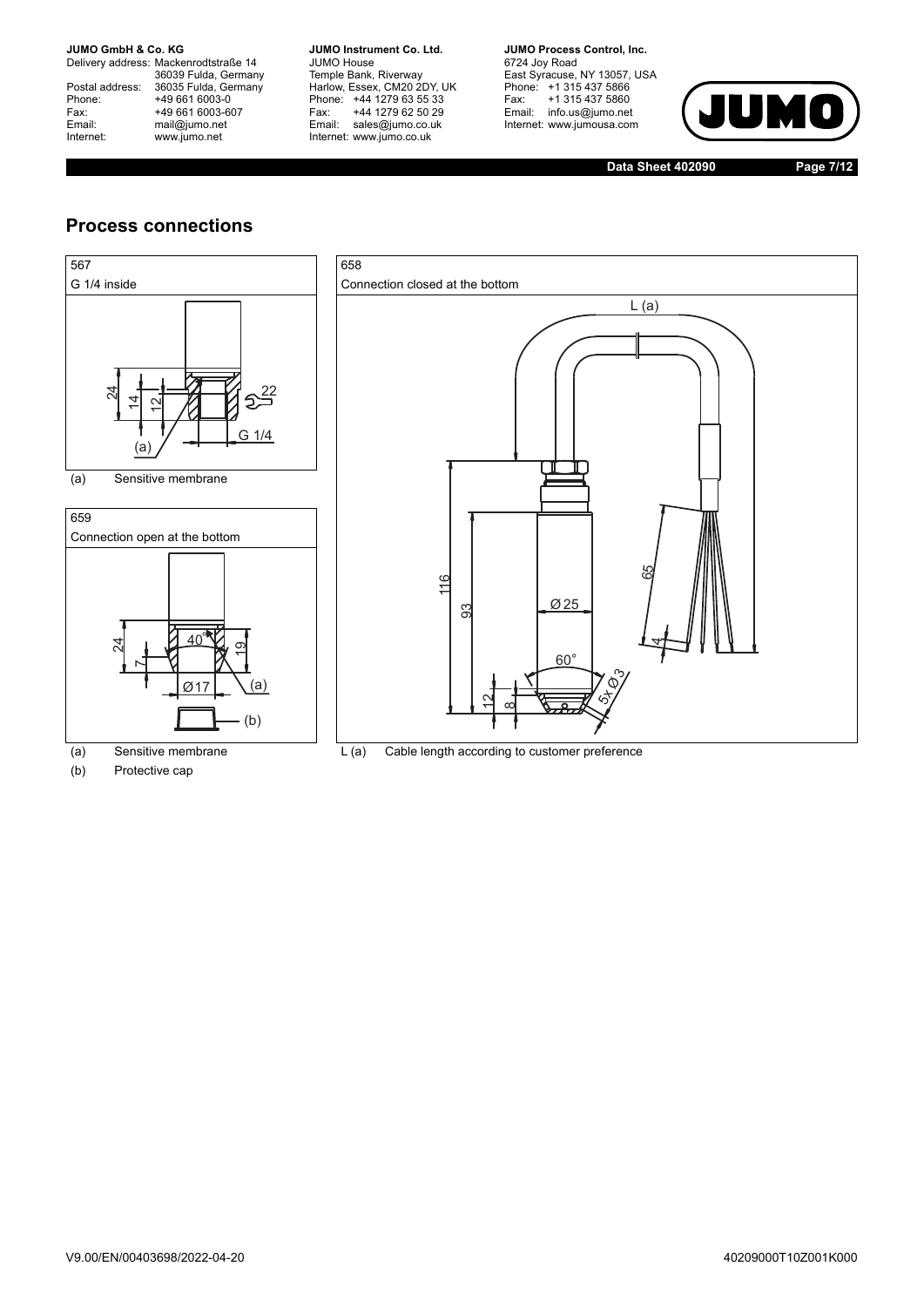Delivery address: Mackenrodtstraße 14 36039 Fulda, Germany Postal address: 36035 Fulda, Germany Postal address: 36035 Fulda, Ge<br>
Phone: +49 661 6003-0<br>
Fax: +49 661 6003-6<br>
Email: mail@jumo.net +49 661 6003-607 mail@jumo.net Internet: www.jumo.net

**JUMO Instrument Co. Ltd.** JUMO House Temple Bank, Riverway Harlow, Essex, CM20 2DY, UK Phone: +44 1279 63 55 33 Fax: +44 1279 62 50 29 Email: sales@jumo.co.uk Internet: www.jumo.co.uk

**JUMO Process Control, Inc.** 6724 Joy Road East Syracuse, NY 13057, USA Phone: +1 315 437 5866 Fax: +1 315 437 5860 Email: info.us@jumo.net

Internet: www.jumousa.com

 $\bigcap$ 

**Data Sheet 402090 Page 8/12**

### **Accessories**

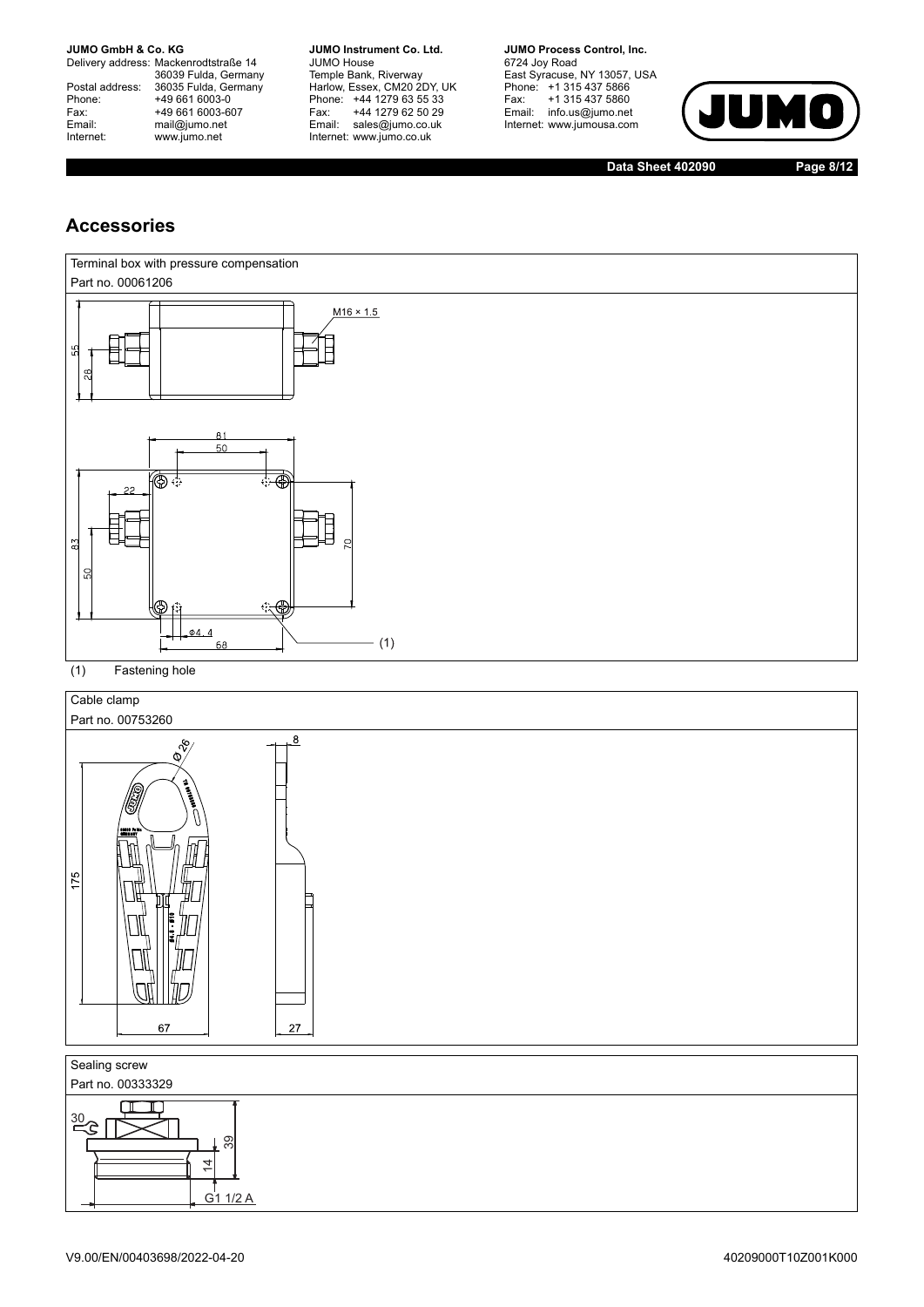Delivery address: Mackenrodtstraße 14 36039 Fulda, Germany Postal address: 36035 Fulda, Germany Postal address: 36035 Fulda, Ge<br>
Phone: +49 661 6003-0<br>
Fax: +49 661 6003-6<br>
Email: mail@jumo.net +49 661 6003-607 mail@jumo.net Internet: www.jumo.net

**JUMO Instrument Co. Ltd.** JUMO House Temple Bank, Riverway Harlow, Essex, CM20 2DY, UK Phone: +44 1279 63 55 33 Fax: +44 1279 62 50 29 Email: sales@jumo.co.uk Internet: www.jumo.co.uk

**JUMO Process Control, Inc.** 6724 Joy Road East Syracuse, NY 13057, USA Phone: +1 315 437 5866 Fax: +1 315 437 5860 Email: info.us@jumo.net Internet: www.jumousa.com



**Data Sheet 402090 Page 9/12**

## **Connection diagram**

The connection diagram in the data sheet provides information on product selection.

**For the electrical connection, only use the installation instructions or the operating manual.**

| <b>Connection</b>                                                                                             |                                 | <b>Terminal assignment</b>  |
|---------------------------------------------------------------------------------------------------------------|---------------------------------|-----------------------------|
|                                                                                                               |                                 |                             |
|                                                                                                               |                                 | Cable <sup>a</sup>          |
| 0 to 20 mA, three-wire                                                                                        |                                 |                             |
| Voltage supply DC 11.5 to 30 V<br>Rated voltage supply DC 24 V                                                | $U_B^b$<br>$0 V/S-$<br>$S+$     | White<br>Gray<br>Yellow     |
| 4 to 20 mA, two-wire                                                                                          |                                 |                             |
| Voltage supply DC 10 to 30 V<br>Rated voltage supply DC 24 V                                                  | $U_{B/S}$ +<br>$0 V/S -$        | White<br>Gray               |
| 4 to 20 mA, two-wire                                                                                          |                                 |                             |
| Voltage supply DC 10 to 30 V<br>Rated voltage supply DC 24 V                                                  | $U_{B/S}$ +<br>$0 V/S-$         | <b>Brown</b><br><b>Blue</b> |
| 4 to 20 mA, three-wire                                                                                        |                                 |                             |
| Voltage supply DC 11.5 to 30 V<br>Rated voltage supply DC 24 V                                                | $U_{\rm B}$<br>$0 V/S-$<br>$S+$ | White<br>Gray<br>Yellow     |
| DC 0.5 to 4.5 V, ratiometric                                                                                  |                                 |                             |
| Voltage supply DC 5 V<br>Rated voltage supply DC 5 V                                                          | $U_B$<br>$0 V/S-$<br>$S+$       | White<br>Gray<br>Yellow     |
| DC 0 to 10 V, three-wire                                                                                      |                                 |                             |
| Voltage supply DC 11.5 to 30 V<br>Rated voltage supply DC 24 V                                                | $U_B$<br>$0 V/S-$<br>$S+$       | White<br>Gray<br>Yellow     |
| DC 1 to 5 V, three-wire<br>DC 1 to 6 V, three-wire                                                            |                                 |                             |
| Voltage supply DC 10 to 30 V<br>Rated voltage supply DC 24 V                                                  | $U_{\rm B}$<br>$0 V/S-$<br>$S+$ | White<br>Gray<br>Yellow     |
| Shielding                                                                                                     |                                 |                             |
| Caution: Ground the device!<br>Ground all connected devices (such as pumps and valves) to the same potential! |                                 | <b>Black</b>                |

<sup>a</sup> For cable specifications, see installation instructions B 401015.4, chapter 6 "Installation and mounting".

<sup>b</sup> The voltage peaks must not exceed or fall below the specified voltage supply values!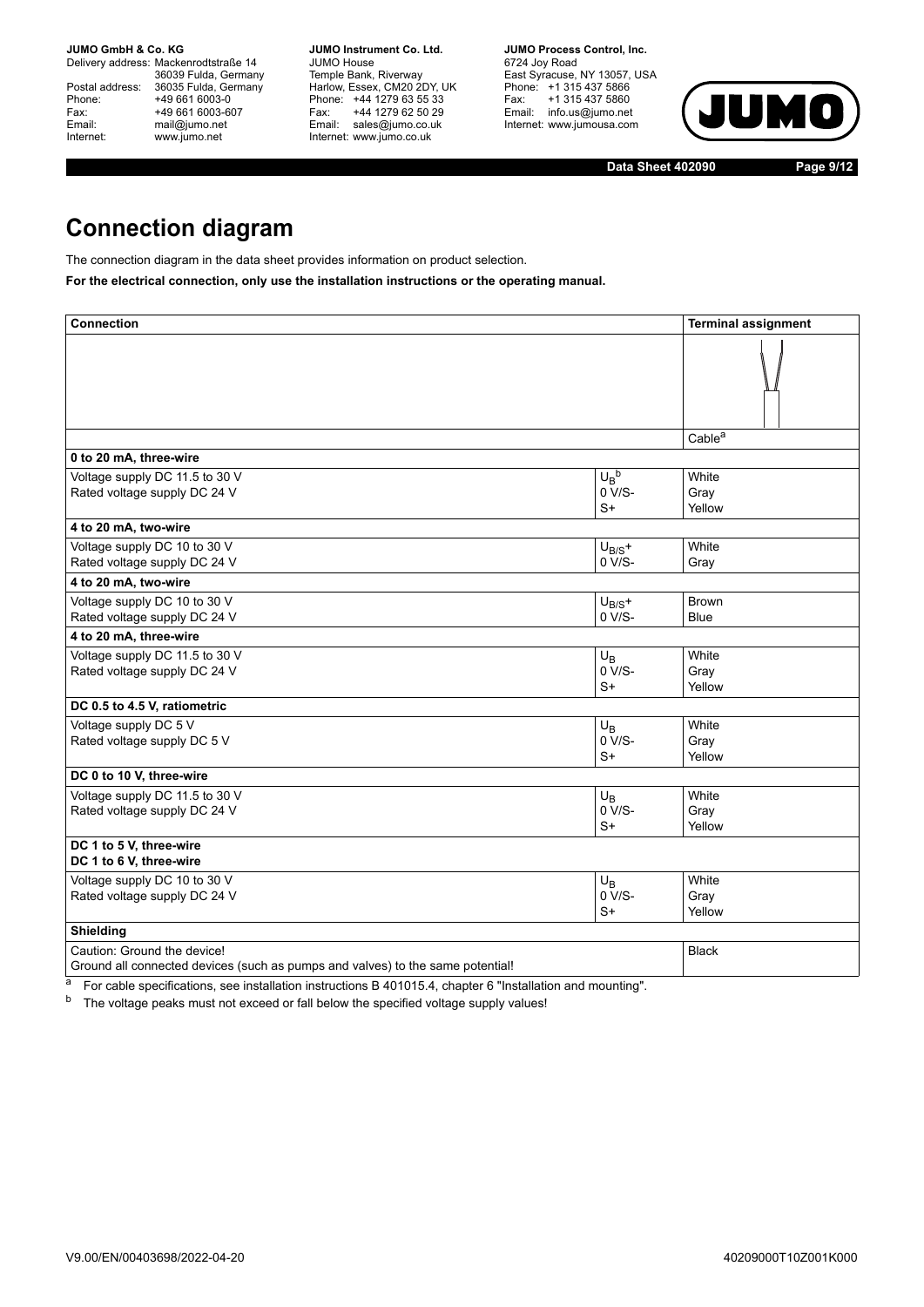Delivery address: Mackenrodtstraße 14 36039 Fulda, Germany Postal address: 36035 Fulda, Germany Postal address: 36035 Fulda, Ge<br>
Phone: +49 661 6003-0<br>
Fax: +49 661 6003-6<br>
Email: mail@jumo.net +49 661 6003-607 mail@jumo.net Internet: www.jumo.net

**JUMO Instrument Co. Ltd.** JUMO House Temple Bank, Riverway Harlow, Essex, CM20 2DY, UK Phone: +44 1279 63 55 33 Fax: +44 1279 62 50 29 Email: sales@jumo.co.uk Internet: www.jumo.co.uk

**JUMO Process Control, Inc.** 6724 Joy Road East Syracuse, NY 13057, USA Phone: +1 315 437 5866 Fax: +1 315 437 5860 Email: info.us@jumo.net Internet: www.jumousa.com

+0 0- +0 0- +0 0-



**Data Sheet 402090 Page 10/12**

#### **Connection example**

Current output

**Level probe**

 $\rho$ 

=

+

 $S+$ 

–



+⊘ ⊘

 $\overline{\mathcal{O}}$ ⊘ 0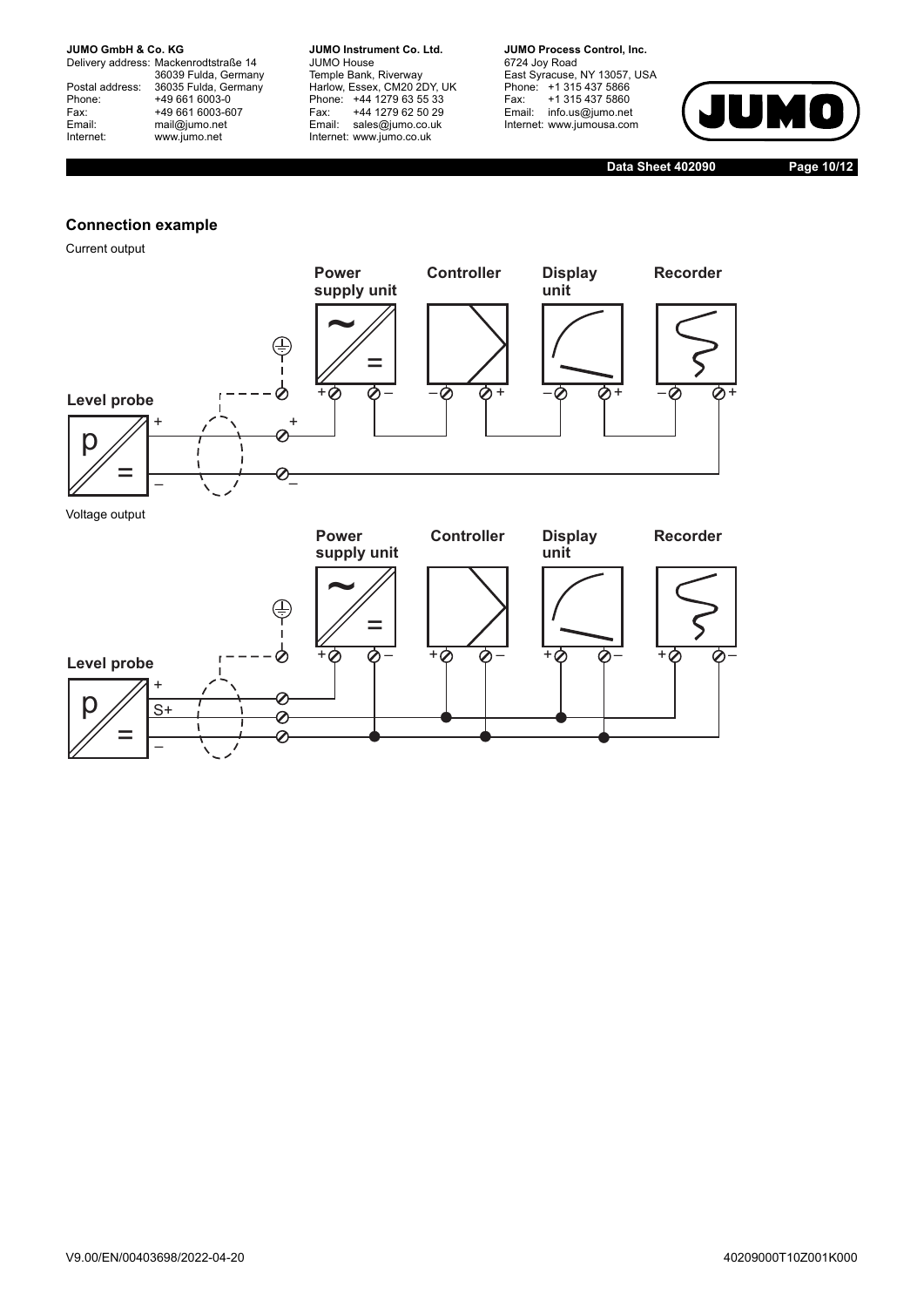Delivery address: Mackenrodtstraße 14 36039 Fulda, Germany Postal address: 36035 Fulda, Germany Phone: +49 661 6003-0<br>
Fax: +49 661 6003-6<br>
Email: mail@jumo.net +49 661 6003-607 mail@jumo.net Internet: www.jumo.net

**JUMO Instrument Co. Ltd.** JUMO House Temple Bank, Riverway Harlow, Essex, CM20 2DY, UK Phone: +44 1279 63 55 33 Fax: +44 1279 62 50 29 Email: sales@jumo.co.uk Internet: www.jumo.co.uk

**JUMO Process Control, Inc.** 6724 Joy Road East Syracuse, NY 13057, USA Phone: +1 315 437 5866 Fax: +1 315 437 5860 Email: info.us@jumo.net Internet: www.jumousa.com



**Data Sheet 402090 Page 11/12**

## **Order details**

|            | (1) | <b>Basic type</b>                                                |
|------------|-----|------------------------------------------------------------------|
| 402090/000 |     | JUMO MAERA S26 - Level probe                                     |
| 402090/023 |     | JUMO MAERA S26 - Level probe with improved accuracy <sup>a</sup> |
|            | (2) | Input                                                            |
| 451        |     | 0 to 0.25 bar relative pressure                                  |
| 452        |     | 0 to 0.4 bar relative pressure                                   |
| 453        |     | 0 to 0.6 bar relative pressure                                   |
| 454        |     | 0 to 1 bar relative pressure                                     |
| 455        |     | 0 to 1.6 bar relative pressure                                   |
| 456        |     | 0 to 2.5 bar relative pressure                                   |
| 457        |     | 0 to 4 bar relative pressure                                     |
| 458        |     | 0 to 6 bar relative pressure                                     |
| 459        |     | 0 to 10 bar relative pressure                                    |
| 999        |     | Special measuring range for relative pressure <sup>b</sup>       |
|            | (3) | Output                                                           |
| 402        |     | 0 to 20 mA, three-wire                                           |
| 405        |     | 4 to 20 mA, two-wire                                             |
| 406        |     | 4 to 20 mA, three-wire                                           |
| 412        |     | 0.5 to 4.5 V, three-wire                                         |
| 415        |     | 0 to 10 V, three-wire                                            |
| 418        |     | 1 to 5 V, three-wire                                             |
| 420        |     | 1 to 6 V, three-wire                                             |
|            | (4) | <b>Process connection</b>                                        |
| 567        |     | G 1/4 inside                                                     |
| 658        |     | Connection closed at the bottom                                  |
| 659        |     | Connection open at the bottom                                    |
| 759        |     | Mounted protective cage Ø 95 mm                                  |
|            | (5) | <b>Process connection material</b>                               |
| 20         |     | CrNi (stainless steel)                                           |
|            | (6) | <b>Electrical connection type</b>                                |
| 14         |     | PUR cable, pepple gray, shielded, UV-resistant                   |
| 15         |     | PE-LD cable, black, shielded, UV-resistant                       |
| 25         |     | FEP cable, black, shielded, UV-resistant                         |
| 26         |     | Submersible motor cable, EPR cable, blue <sup>c</sup>            |
|            | (7) | Cable length of the connecting cable                             |
| 005        |     | 5 <sub>m</sub>                                                   |
| 010        |     | 10 <sub>m</sub>                                                  |
|            |     | $\ddotsc$                                                        |
| 100        |     | 100 m                                                            |